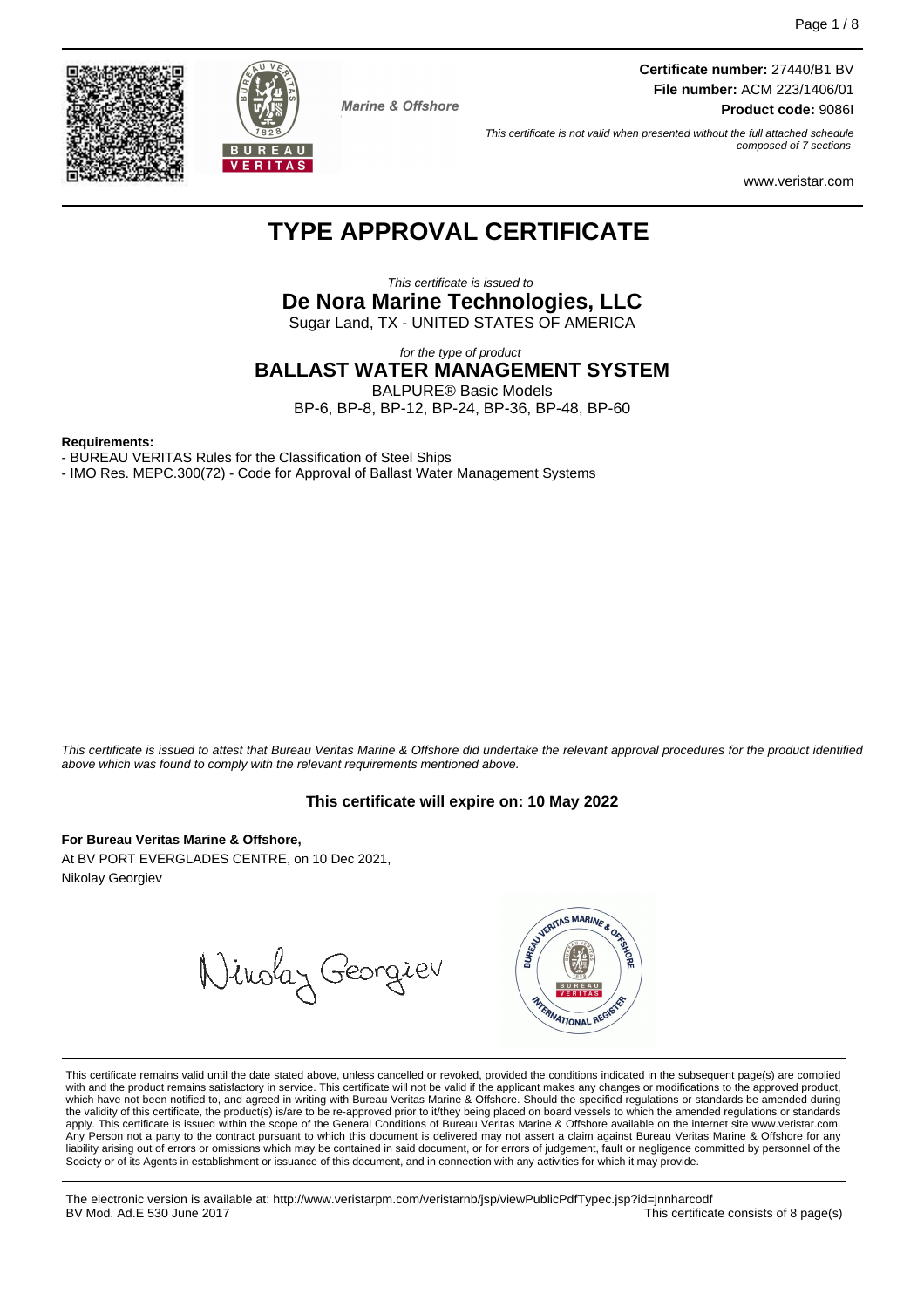# **THE SCHEDULE OF APPROVAL**

## **1. PRODUCT DESCRIPTION**

**Ballast Water Treatment System BALPURE® Basic Models**

## **BP-6, BP-8, BP-12, BP-24, BP-36, BP-48, BP-60**

#### **BALPURE® System Configuration**

a) Distributed 6 skids, b) Hybrid 3 skids

#### **Ballast Water Technology**

- The principle of BALPURE® treatment is 1) Ballast water filtration 2) Hypochlorite generation and injection 3) Residual chlorine neutralization with sodium bisulfite (oxidant neutralization) during deballasting operation

- The sodium bisulfite (oxidant neutralization) addition is controlled with ORP (Oxidation Reduction Potential) and metering pump technology

- The operation control of the BALPURE® system is accomplished by the main control panel

- The BALPURE® system is designed to operate automatically

#### **List of major equipments and devices which are part of this approval**

- Sea water electrolyzer cells skid Transformer / Rectifier (Power supply) skid Strainer skid
- 
- Blower/ Degas skid Sulfite (Neutralization) pump skid Ballast filter skid
- - - Booster pump skid
- Control Panel including operator Control devices (Transmitter, flow meter) interface panel with Touchscreen
	- ORP Sensors, Conductivity/Temperature Sensors

#### **BALPURE® Matrix**

| <b>Production</b><br><b>Model</b> | <b>BALPURE®</b><br><b>Model Options</b> | <b>Ballast Flowrate</b><br>treated<br>(m3/h) | <b>Max. Concentration</b><br>dosage of Active<br><b>Substance</b><br>(ppm) | <b>Electrolytic system</b><br># of Tubes | Electrolyzer<br>Capacity<br>(kg/h) |
|-----------------------------------|-----------------------------------------|----------------------------------------------|----------------------------------------------------------------------------|------------------------------------------|------------------------------------|
|                                   | <b>BP8570-AL</b>                        | 8,570                                        | $7\phantom{.0}$                                                            |                                          |                                    |
|                                   | BP7500-A                                | 7,500                                        | 8                                                                          |                                          |                                    |
|                                   | BP7200-A                                | 7,200                                        | 8.4                                                                        |                                          |                                    |
| <b>BP-60</b>                      | <b>BP6800-A</b>                         | 6,800                                        | 8.9                                                                        | $\mathfrak{Z}$                           | 60.7                               |
|                                   | BP6400-B                                | 6,400                                        | 9.5                                                                        |                                          |                                    |
|                                   | BP5000-C                                | 5,000                                        | 12                                                                         |                                          |                                    |
|                                   | BP4000-D                                | 4,000                                        | 15                                                                         |                                          |                                    |
|                                   | <b>BP6860-AL</b>                        | 6,860                                        | $\overline{7}$                                                             |                                          |                                    |
|                                   | <b>BP6000-A</b>                         | 6,000                                        | 8                                                                          |                                          |                                    |
| <b>BP-48</b>                      | BP5100-B                                | 5,100                                        | 9.5                                                                        | 3                                        | 48.6                               |
|                                   | <b>BP5000-B</b>                         | 5,000                                        | 9.7                                                                        |                                          |                                    |
|                                   | BP4000-C                                | 4,000                                        | 12                                                                         |                                          |                                    |
|                                   | BP3200-D                                | 3,200                                        | 15                                                                         |                                          |                                    |
|                                   | <b>BP5140-AL</b>                        | 5,140                                        | $\overline{7}$                                                             |                                          |                                    |
|                                   | BP4500-A                                | 4,500                                        | $\,8\,$                                                                    |                                          |                                    |
| <b>BP-36</b>                      | BP4000-A                                | 4,000                                        | 9                                                                          | 3                                        | 36.4                               |
|                                   | BP3850-B                                | 3,850                                        | 9.5                                                                        |                                          |                                    |
|                                   | BP3000-C                                | 3,000                                        | 12                                                                         |                                          |                                    |
|                                   | BP2400-D                                | 2,400                                        | 15                                                                         |                                          |                                    |
|                                   | BP3430-AL                               | 3,430                                        | $\overline{7}$                                                             |                                          |                                    |
|                                   | <b>BP3000-A</b>                         | 3,000                                        | $\,8\,$                                                                    |                                          |                                    |
| <b>BP-24</b>                      | <b>BP2500-B</b>                         | 2,500                                        | 9.5                                                                        | 3/2                                      | 24.3                               |
|                                   | BP2400-D                                | 2,400                                        | 10                                                                         |                                          |                                    |
|                                   | BP2000-C                                | 2,000                                        | 12                                                                         |                                          |                                    |
|                                   | BP1600-D                                | 1,600                                        | 15                                                                         |                                          |                                    |
|                                   | <b>BP1710-AL</b>                        | 1,710                                        | $\overline{7}$                                                             |                                          |                                    |
|                                   | <b>BP1500-A</b>                         | 1,500                                        | 8                                                                          |                                          |                                    |
| <b>BP-12</b>                      | BP1250-B                                | 1,250                                        | 9.5                                                                        | 3/2                                      | 12.1                               |
|                                   | BP1000-C                                | 1,000                                        | 12                                                                         |                                          |                                    |
|                                   | <b>BP800-D</b>                          | 800                                          | 15                                                                         |                                          |                                    |

The electronic version is available at: http://www.veristarpm.com/veristarnb/jsp/viewPublicPdfTypec.jsp?id=jnnharcodf BV Mod. Ad.E 530 June 2017 **This certificate consists of 8 page(s)** This certificate consists of 8 page(s)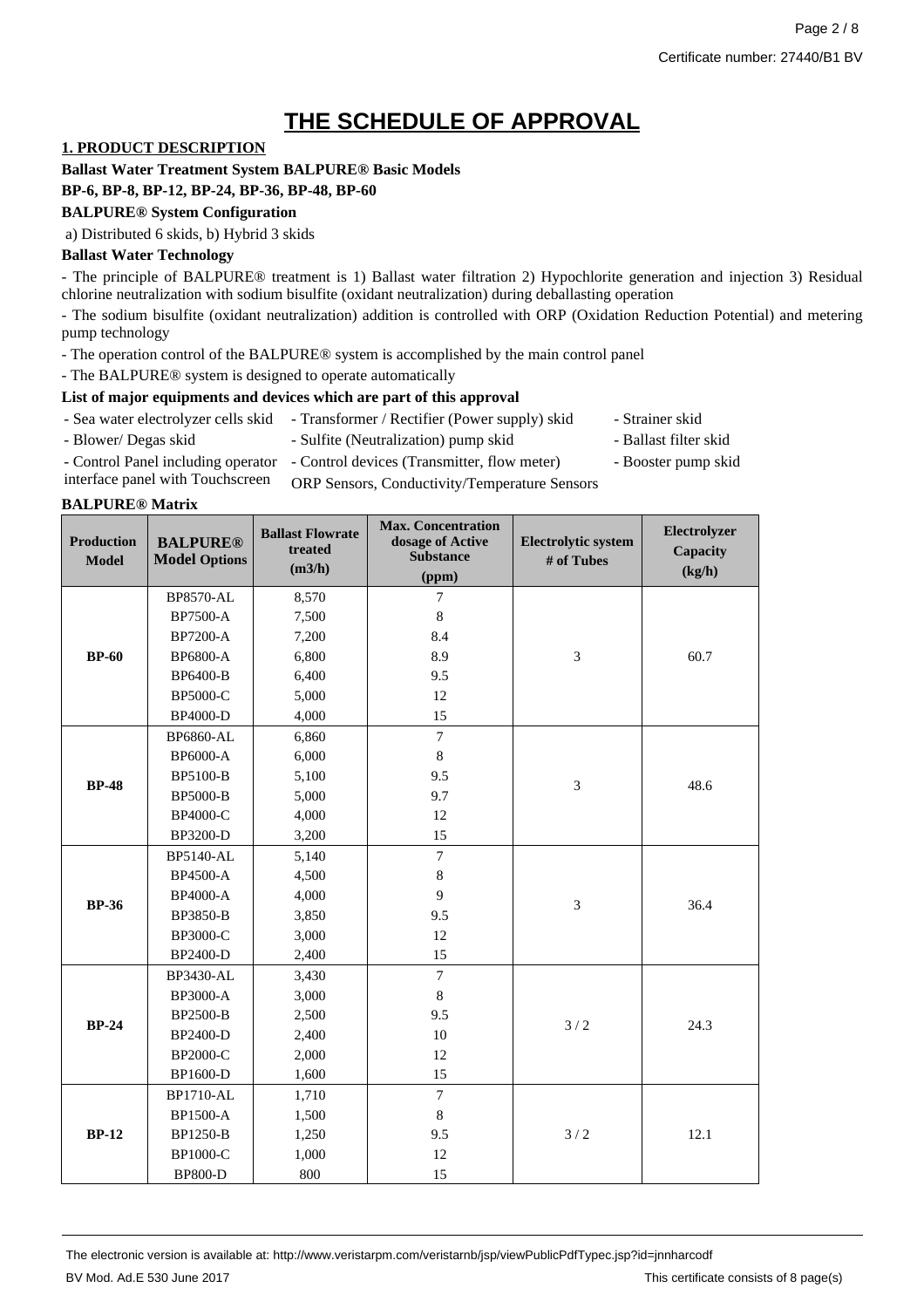|             | <b>BP1140-AL</b> | 1,140 | ┑   |                |     |
|-------------|------------------|-------|-----|----------------|-----|
|             | <b>BP1000-A</b>  | 1,000 | 8   |                |     |
| $BP-8$      | <b>BP850-B</b>   | 850   | 9.5 | $\overline{2}$ | 8.1 |
|             | <b>BP675-C</b>   | 675   | 12  |                |     |
|             | <b>BP500-D</b>   | 500   | 15  |                |     |
|             | <b>BP850-AL</b>  | 850   | ┑   |                |     |
|             | <b>BP750-A</b>   | 750   | 8   |                |     |
| <b>BP-6</b> | <b>BP630-B</b>   | 630   | 9.5 |                | 6.1 |
|             | <b>BP500-C</b>   | 500   | 12  |                |     |
|             | <b>BP400-D</b>   | 400   | 15  |                |     |

Suffix AL= 7 ppm, Suffix A = 8-9 ppm, Suffix B = 9.5-10ppm, Suffix C = 12 ppm, Suffix D = 15 ppm

|  |  | Ballast Water Filters for BALPURE <sup>®</sup> Ballast Water Treatment System - Filtersafe |
|--|--|--------------------------------------------------------------------------------------------|
|  |  |                                                                                            |

| <b>Manufacturer</b>                     | Filtersafe Automatic Screen Filtration                                                               |
|-----------------------------------------|------------------------------------------------------------------------------------------------------|
| <b>Mesh Size</b>                        | 40 um                                                                                                |
| <b>Maximum working pressure</b> 6.9 bar |                                                                                                      |
| <b>Material</b>                         | Carbon Steel 37-2 with epoxy-phenol finish over zinc-phosphate or Carbon Steel<br>$ S235JR/SA-106-B$ |

| <b>Compact Single screen</b> |              | <b>Single screen</b>  |                  | Multi-screen          |                  |
|------------------------------|--------------|-----------------------|------------------|-----------------------|------------------|
| <b>Filter Model #</b>        | $TRC$ (m3/h) | <b>Filter Model #</b> | $TRC$ (m $3/h$ ) | <b>Filter Model #</b> | $TRC$ (m $3/h$ ) |
| <b>BS-031H/V</b>             | 75           | <b>BS-025H/V</b>      | 50               | <b>BS-603H/V</b>      | 1500             |
| <b>BS-061H/V</b>             | 150          | <b>BS-050H/V</b>      | 125              | BS-603H/V-T           | 1800             |
| BS-061H/V-T                  | 180          | <b>BS-070H/V</b>      | 180              | <b>BS-603E-H/V</b>    | 1500             |
| <b>BS-101H/V</b>             | 250          | <b>BS-100H/V</b>      | 250              | BS-603E-H/V-T         | 1800             |
| <b>BS-101H/V-T</b>           | 300          | <b>BS-100H/V-T</b>    | 275              | <b>BS-804H/V</b>      | 2000             |
| <b>BS-101E-H/V</b>           | 250          | <b>BS-150H/V</b>      | 375              | BS-804H/V-T           | 2400             |
| <b>BS-101E-H/V-T</b>         | 300          | <b>BS-150H/V-T</b>    | 410              | <b>BS-804E-H/V</b>    | 2000             |
| <b>BS-151H/V</b>             | 375          | <b>BS-200H/V</b>      | 500              | BS-804E-H/V-T         | 2400             |
| <b>BS-151H/V-T</b>           | 450          | <b>BS-200H/V-T</b>    | 550              | <b>BS-1004H/V</b>     | 2500             |
| <b>BS-151E-H/V</b>           | 375          |                       |                  | BS-1004H/V-T          | 3000             |
| <b>BS-151E-H/V-T</b>         | 450          |                       |                  | <b>BS-1004E-H/V</b>   | 2500             |
| <b>BS-201H/V</b>             | 500          |                       |                  | BS-1004E-H/V-T        | 3000             |
| BS-201H/V-T                  | 600          |                       |                  | <b>BS-1204H/V</b>     | 3000             |
| <b>BS-201E-H/V</b>           | 500          |                       |                  | BS-1204H/V-T          | 3600             |
| BS-201E-H/V-T                | 600          |                       |                  | BS-1204E-H/V          | 3000             |
| <b>BS-300H/V</b>             | 750          |                       |                  | BS-1204E-H/V-T        | 3600             |
| <b>BS-300H/V-T</b>           | 900          |                       |                  | <b>BS-1206H/V</b>     | 3000             |
| <b>BS-300E-H/V</b>           | 750          |                       |                  | BS-1206H/V-T          | 3600             |
| BS-300E-H/V-T                | 900          |                       |                  | BS-1206E-H/V          | 3000             |
| <b>BS-400H/V</b>             | 1000         |                       |                  | BS-1206E-H/V-T        | 3600             |
| <b>BS-400H/V-T</b>           | 1200         |                       |                  | <b>BS-1406H/V</b>     | 3500             |
| <b>BS-400E-H/V</b>           | 1000         |                       |                  | BS-1406H/V-T          | 4200             |
| BS-400E-H/V-T                | 1200         |                       |                  | <b>BS-1406E-H/V</b>   | 3500             |
| <b>BS-500H/V</b>             | 1250         |                       |                  | BS-1406E-H/V-T        | 4200             |
| <b>BS-500H/V-T</b>           | 1500         |                       |                  |                       |                  |
| <b>BS-500E-H/V</b>           | 1250         |                       |                  |                       |                  |
| BS-500E-H/V-T                | 1500         |                       |                  |                       |                  |

*Notes: V = Vertical Configuration, H = Horizontal Configuration, T = Turbo, E = Evolution*

- Maximum flow rates for Filtersafe Filters based on 40 micron mesh filtration degree and backflush pump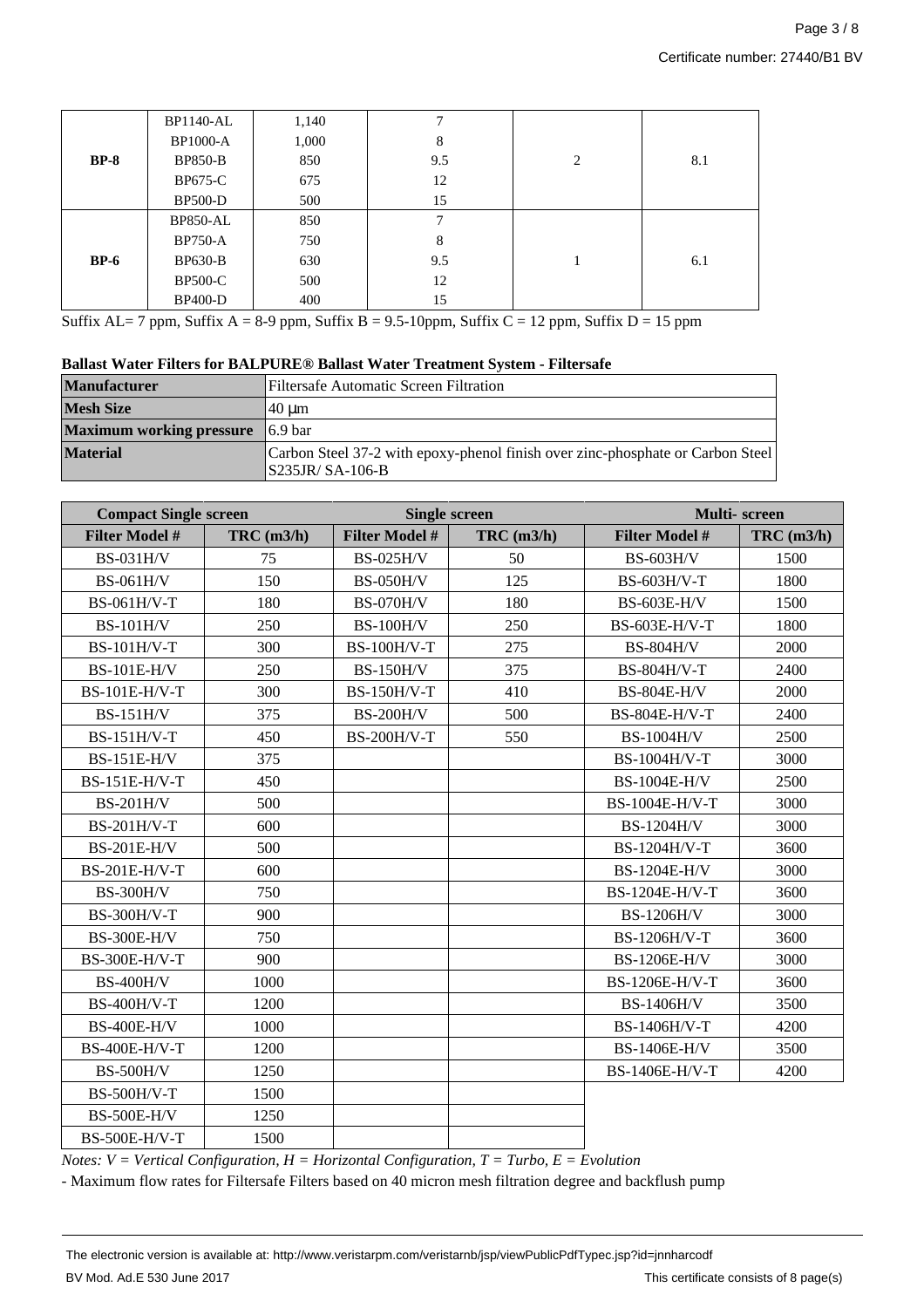| <b>Manufacturer</b><br>Hydac Process Technology GmbH |                                                                                                |
|------------------------------------------------------|------------------------------------------------------------------------------------------------|
| <b>Mesh Size</b><br>.40 um                           |                                                                                                |
| <b>Maximum working pressure</b>                      | ¶6 bar                                                                                         |
| <b>Material</b>                                      | Carbon Steel, 1mm Polyurethane lining for internal housing and RAL7040 for<br>external housing |

#### **Ballast Water Filters for BALPURE® Ballast Water Treatment System - Hydac**

| <b>Filter Serie RF10</b> | $TRC$ (m $3/h$ ) | <b>Filter Serie RF3</b> | $TRC$ (m3/h) |
|--------------------------|------------------|-------------------------|--------------|
| RF10-10                  | 100              | $RF3-2$                 | 180          |
| RF10-20                  | 250              | RF3-2.5                 | 275          |
| RF10-23                  | 410              | $RF3-3$                 | 410          |
| RF10-25                  | 500              | $RF3-4$                 | 850          |
| RF10-30                  | 750              | $RF3-5$                 | 1150         |
| RF10-35                  | 1000             | $RF3-6$                 | 1650         |
| RF10-36                  | 1300             | $RF3-7$                 | 2500         |
| RF10-40                  | 1500             | $RF3-8$                 | 3500         |
| RF10-50                  | 2200             |                         |              |
| RF10-55                  | 3000             |                         |              |
| RF10-60                  | 3500             |                         |              |

## **Materials according to the BOM listed in section 2.**

- Manifolds to be constructed during installation: Quality marine grade of steel work or other materials approved by the Society.

### **Software version BPS-PLC-PRO-0.XX-MQ.XPXXXXX**

BPS : BALPURE STANDARD PLC-PRO : PLC PROGRAM 0: REVISION – MAJOR CHANGE .XX : REVISION MINOR CHANGE MQ.XPXXXXX – XXXXX denotes Project number. Since ship Valve I/O tags differ from vessel to vessel

# **2. DOCUMENTS AND DRAWINGS**

| 2.1 For distributed configuration                                        |                              |
|--------------------------------------------------------------------------|------------------------------|
| <b>Type</b>                                                              | Drawing N°                   |
| <b>Equipment Layout Flow Diagram</b>                                     | BPXX-F-50-M-USCG Rev. 1      |
| Equipment Layout Flow Diagram - Filter                                   | BPXX-F-50-FILTER-USCG Rev. 1 |
| General Arrangement Electrolyzer Skid                                    | BPXX-P-01-M-USCG Rev. 0      |
| General Arrangement Booster Pump Skid                                    | BPXX-P-02-M-USCG Rev. 0      |
| eneral Arrangement Blower / Vent Stack Skid                              | BPXX-P-03-M-USCG Rev. 0      |
| General Arrangement Analyzer / Neutralization Skid                       | BP-P-04-22-USCG Rev. 1       |
| General Arrangement Power Supply Skid                                    | BPXX-P-10-M-USCG Rev. 0      |
| Electrical Panel - Electrolyzer Skid (Main Control Panel Layout Diagram) | BP-EP-01C-Z1-USCG Rev. 1     |
| MMC / Switchgear Control Panel                                           | BP-EP-21-FWD-Z1-USCG Rev. 1  |
| Power Distribution Single Line Diagram                                   | BP-ESL-Z1-USCG Rev. 1        |
| Electrical Interconnect Electrolyzer Skid                                | BP-E-01-USCG Rev. 2          |
| Electrical Interconnect (Skid to skid)                                   | $BP-E-50-Z1-USCG$ Rev. 2     |
| Electrical Panel - Booster pump skid                                     | BP-EP-02-USCG Rev. 1         |
| Electrical Panel - Blower / Vent stack skid                              | BP-EP-03-USCG Rev. 1         |
| Electrical Panel - Analyzer / Neutralization skid                        | BP-EP-04-USCG Rev. 1         |

The electronic version is available at: http://www.veristarpm.com/veristarnb/jsp/viewPublicPdfTypec.jsp?id=jnnharcodf BV Mod. Ad.E 530 June 2017 **This certificate consists of 8 page(s)** This certificate consists of 8 page(s)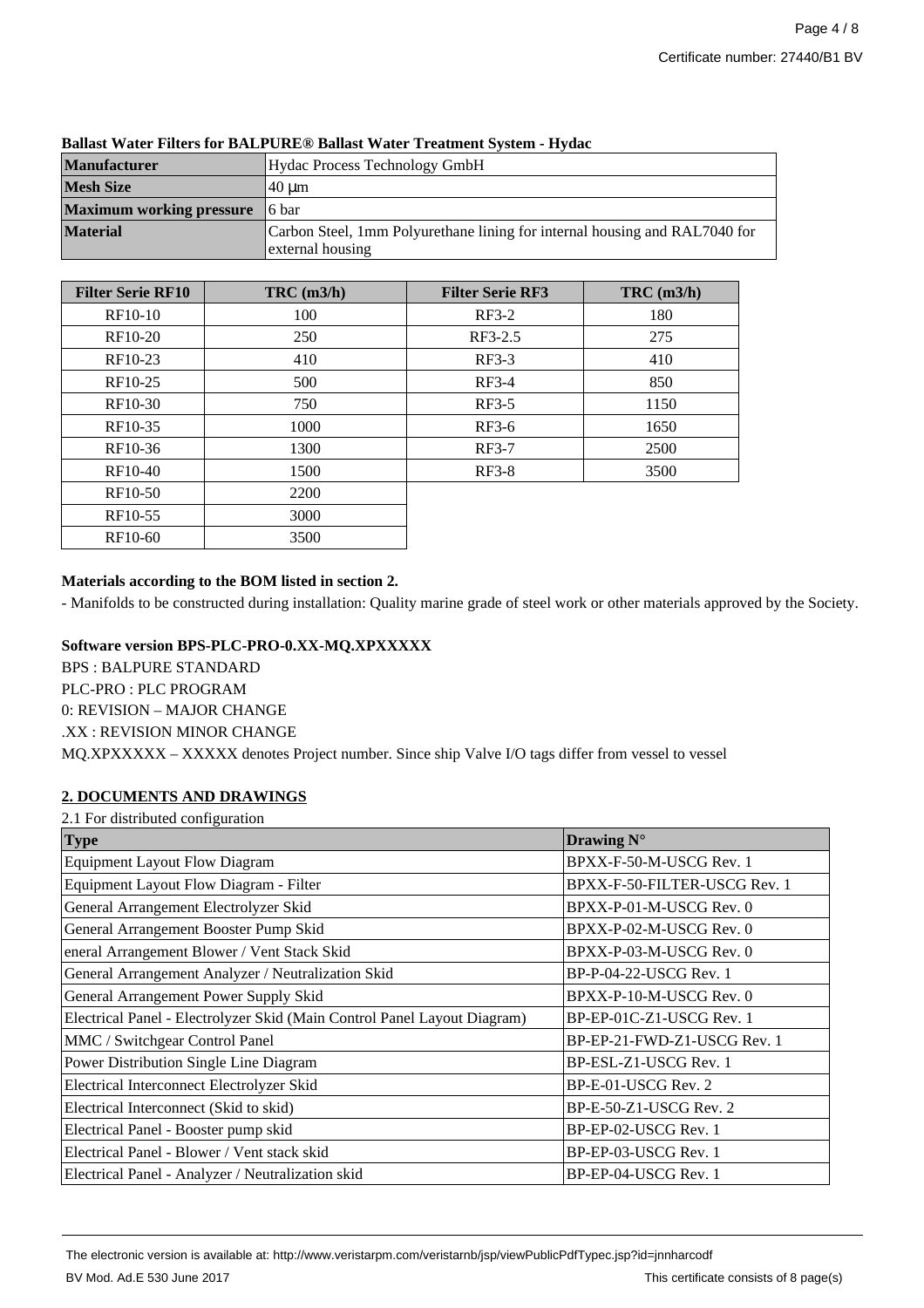| Electrical Panel - Cargo Control room | $ BP-EP-50-Z1-USCG Rev. 1$     |
|---------------------------------------|--------------------------------|
| Junction Box - Neutralization         | BP-EP-04-JB-USCG Rev. 1        |
| Junction Box - Main Control Panel     | $ BP-EP-01C-JB-Z1-USCG Rev. 1$ |
| Junction Box - Flow Meter ISB         | BP-EP-50-JB-ISB-USCG Rev. 1    |
| Junction Box - Electrolyzer Skid      | BP-JB-01-USCG Rev. 1           |
| Junction Box - Power supply skid      | BP-JB-10-USCG Rev. 1           |
| Equipment Layout Assembly details     | BP-DTL-50-STD Rev. 1           |
| with XX= $6/8/12/24/36/48/60$         |                                |

## 2.2 For hybrid configuration

| <b>Type</b>                                                                                                               | Drawing N°                    |
|---------------------------------------------------------------------------------------------------------------------------|-------------------------------|
| <b>Equipment Layout Flow Diagram</b>                                                                                      | BPXX-F-50-H-USCG Rev. 1       |
| General Arrangement - Electrolyzer, Blower, Degas Separator, Vent Stack & BPXX-P-01-H-USCG Rev. 0<br>Power Supply Skid    |                               |
| General Arrangement - Strainer & Booster Pump Skid                                                                        | BPXX-P-02-H-USCG Rev. 0       |
| General Arrangement Analyzer / Neutralization Skid                                                                        | BP-P-04-22-USCG Rev. 1        |
| Electrical Panel - Electrolyzer Skid (Main Control Panel Layout Diagram)                                                  | BP-EP-01C-H-Z1-USCG Rev. 1    |
| MMC / Switchgear Control Panel                                                                                            | BP-EP-21-FWD-H-Z1-USCG Rev. 1 |
| Junction Box - Main Control Panel                                                                                         | BP-EP-01C-JB-Z1-USCG Rev. 1   |
| <b>Electrical Single Line Diagram</b>                                                                                     | BP-ESL-H-Z1-USCG Rev. 1       |
| Electrical Interconnect Electrolyzer Skid                                                                                 | BP-E-01-H-USCG Rev. 1         |
| Electrical Interconnect (Skid to skid)                                                                                    | BP-E-50-H-Z1-USCG Rev. 1      |
| Electrical Interconnect Control Architecture                                                                              | BP-E-75-ARCH-H-Z1-USCG Rev. 0 |
| <b>Interconnect - Network Communication</b>                                                                               | BP-E-75-H-Z1-USCG Rev. 0      |
| Electrical Panel - Booster pump skid (1 booster pump)                                                                     | BP-EP-02-H-USCG Rev. 1        |
| Electrical Panel - Blower vent stack skid (2 blowers)                                                                     | BP-EP-03-H-USCG Rev. 1        |
| Electrical Panel - Analyzer / Neutralization skid                                                                         | BP-EP-04-H-USCG Rev. 1        |
| Electrical Panel - Cargo Control Room remote                                                                              | BP-EP-50-H-Z1-USCG Rev. 1     |
| Junction Box - Main Control Panel                                                                                         | BP-EP-01C-JB-H-Z1-USCG Rev. 1 |
| Junction Box - Neutralization                                                                                             | BP-EP-04-JB-H-USCG Rev. 0     |
| Junction Box - Flow Meter ISB                                                                                             | BP-EP-50-JB-ISB-H-USCG Rev. 1 |
| <b>Equipment Layout Assembly Details</b><br>$1.1 \text{ W}$ $(1.0 \text{112} \text{121} \text{136} \text{140} \text{160}$ | BP-DTL-50-STD Rev. 1          |

*with XX= 6 / 8 / 12 / 24 / 36 / 48 / 60*

#### 2.3 List of Bill of Materials

| Document $N^{\circ}$    | <b>Revision</b>             |
|-------------------------|-----------------------------|
| BP6-LST-BOM-MECH-H-MCA  | 2                           |
| BP6-LST-BOM-MECH-M-MCA  | 2                           |
| BP6-LST-BOM-SHLS-MCA    | $\mathfrak{D}$              |
| BP8-LST-BOM-MECH-H-MCA  | $\mathfrak{D}$              |
| BP8-LST-BOM-MECH-M-MCA  | $\mathcal{L}$               |
| BP8-LST-BOM-SHLS-MCA    | $\mathcal{L}$               |
| BP12-LST-BOM-MECH-H-MCA | $\mathcal{L}$               |
| BP12-LST-BOM-MECH-M-MCA | $\mathcal{D}_{\mathcal{L}}$ |
| BP12-LST-BOM-SHLS-MCA   | $\mathcal{L}$               |
| BP24-LST-BOM-MECH-H-MCA | 2                           |
| BP24-LST-BOM-MECH-M-MCA | $\mathcal{L}$               |
| BP24-LST-BOM-SHLS-MCA   | $\mathcal{L}$               |
| BP36-LST-BOM-MECH-H-MCA | 2                           |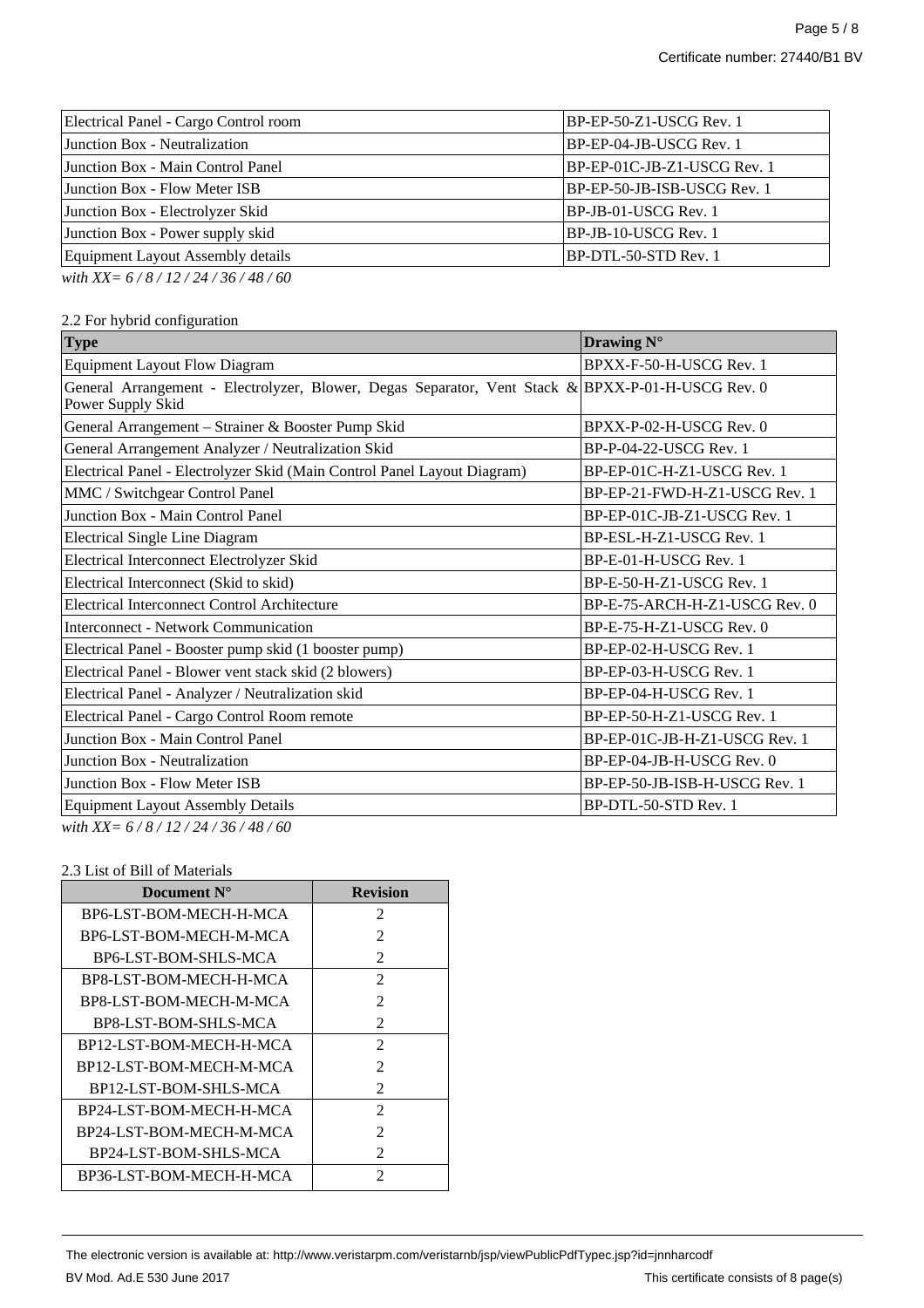| BP36-LST-BOM-MECH-M-MCA | 2                           |
|-------------------------|-----------------------------|
| BP36-LST-BOM-SHLS-MCA   | 2                           |
| BP48-LST-BOM-MECH-H-MCA | 2                           |
| BP48-LST-BOM-MECH-M-MCA | 2                           |
| BP48-LST-BOM-SHLS-MCA   | $\mathcal{D}_{\mathcal{A}}$ |
| BP60-LST-BOM-MECH-H-MCA | 2                           |
| BP60-LST-BOM-MECH-M-MCA | 2                           |
| BP60-LST-BOM-SHLS-MCA   |                             |
|                         |                             |

- Component Lists N° BP-LST-PIPE-PLS Rev. 0 & N° BP-LST-HAZ-COMP Rev. 3

2.4 Operation, Maintenance & Safety Manual N° BP-MAN-OPR-MCA Rev. 1 dated 15/10/2020

*Above manual and procedure contain information needed for installation, commissioning and operation.*

2.5 Cell assembly drawings N° 28503-0500-HCD Rev. 1, N° 28503-01000-HCD Rev. 2, N° 28503-02000-HCD Rev. 1, N° 28503-03000-HCD Rev. 1, 28503-04000-HCD Rev. 1, N° 28503-05000-HCD Rev. 1

2.6 Electrolyzer Drawings N° 28501-03000-HCD Rev. 1 & N° 28502-03000-HCD Rev. 1

2.7 Addtional Documentation

- Ballast Water Filters for BALPURE® Ballast Water Treatment System Rev. 5 dated 28/09/2020

- Scaling report N° BP-RPT-SCALING-IMO Rev. 5 dated 01/10/2020

- Software Quality Assurance Plan N° BP-QA-SQP Rev. 0 dated 15/08/2017

- Document N° BP-RPT-CLAIMS-IMO, Rev. 1 dated 21/03/2019

- GL 6-Month Corrosion Test Report No. 10537 Issue 1 February 2011

- International Paint Balpure Statement March 2011

- International Paint Notice on Ballast Water Treatment Systems utilizing "Active Substances", dated 1 December 2014

**MEPC Reports**

- MEPC 60/22 Basic Approval, MEPC 61/24 Final Approval, MEPC 60/2/16 (GESAMP-BWWG 12/6, annex 7)

- MEPC 75/4/4

*No departure from the above documents shall be made without the prior consent of the Society named on this certificate. The manufacturer must inform the Society of any modification or changes to these documents and drawings.*

# **3. TEST REPORTS**

3.1 Certificate and reports verifying compliance with the Code for Approval of Ballast Water Management Systems (BWMS Code), Res. MEPC 300(72):

- IMO Type Approval N° 2064041TA-02 dated 25/11/2020 issued by Lloyd's Register on behalf of the Maritime and Coastguard Agency (MCA).

*A copy of the Type Approval Certificate of Ballast Water Management System issued by an Administration should be carried onboard ships fitted with such a system at all times. A reference to the test protocol and a copy of the test results should be available for inspection onboard ships.*

3.2 - **Land-based test**, NIVA. All land-based tests were performed with a BALPURE BP-8 BWTS with a Treatment Rated Capacity of 300m3/h consisting of one electrolysis unit and one Hydac Filter RF3-3.

- N° 7210-2017 Rev. 8.0 dated 08/11/2019

**Land-based test**, NIVA. All land-based tests were performed with a BALPURE BP-8 BWTS with a Treatment Rated Capacity of 300m3/h consisting of one electrolysis unit and one Filtersafe Filter BS-200 H for the two first tests and on Hydac Filter RF3-3 for the next ones.

- N° 7495-2020 dated 06/04/2020

**Land-based test**, NIVA. All land-based tests were performed with a BALPURE BP-8 BWTS with a Treatment Rated Capacity of 300m3/h consisting of one electrolysis unit and one Filtersafe Filter BS-200H.

- N° 7300-2018 Rev. 2.0 dated 20/08/2018

3.3 - **Shipboard test**, NIVA. All shipboard tests were performed with a BALPURE BP-36 BWTS with a Treatment Rated Capacity of 3000m3/h.

- N° 7320-2018 Rev. 6.0 dated 01/2018

#### 3.4 - **Environmental testing**

- Test report N° ER3227-1 Rev. 2 dated 14/08/2018
- Test report N° NR3227-1 Rev. 1 dated 16/05/2018

The electronic version is available at: http://www.veristarpm.com/veristarnb/jsp/viewPublicPdfTypec.jsp?id=jnnharcodf BV Mod. Ad.E 530 June 2017 **This certificate consists of 8 page(s)** BV Mod. Ad.E 530 June 2017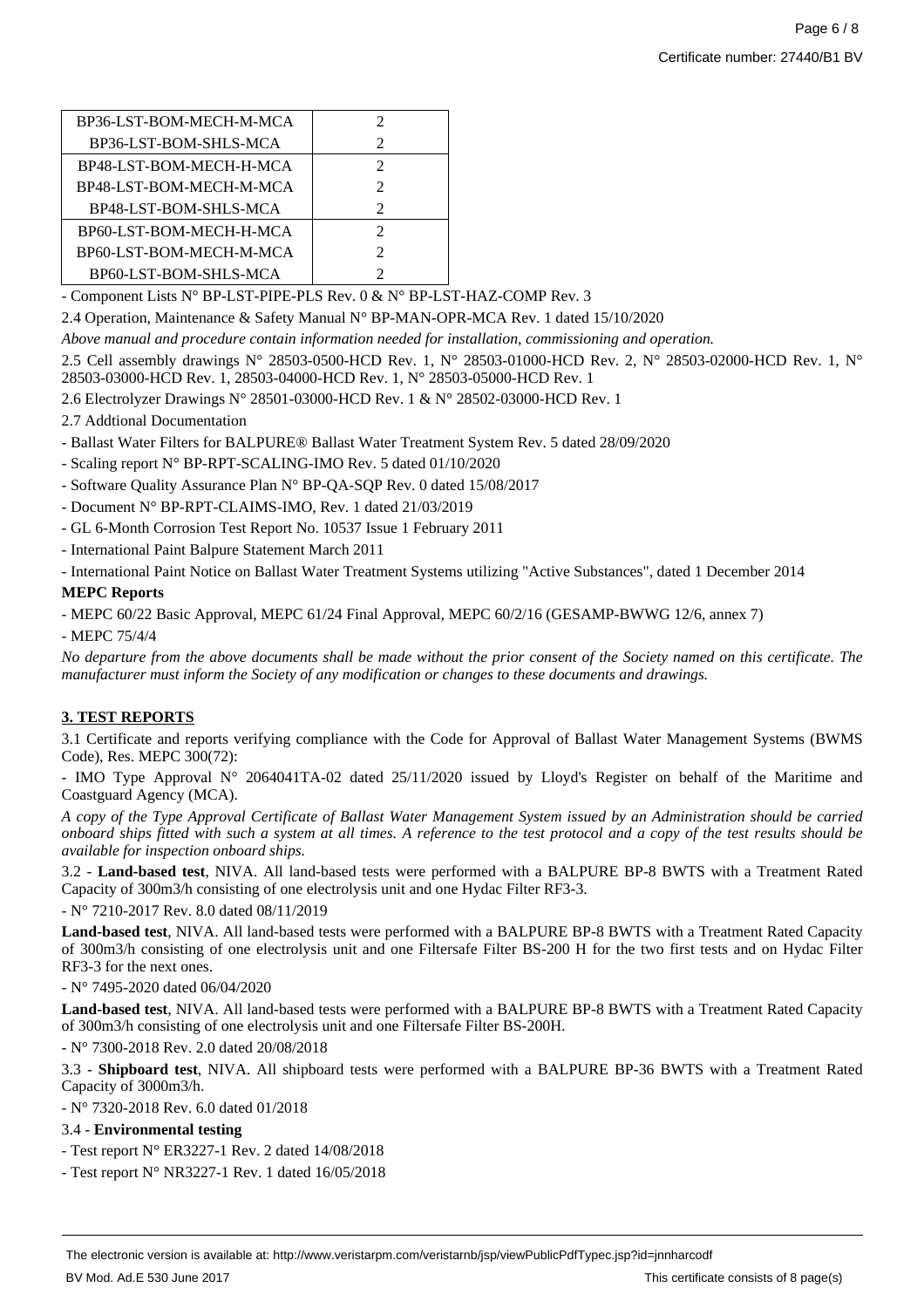- Test report No. NK1376-1, Issue 2 by Curtis-Straus LLC on 05/04/2011

- Diagnostic Test report No. EK1376-1, issue 2 issued by Curtis-Straus LLC on 05/04/2011
- Test report No. NN0962-1, Issue 1 by Curtis-Straus LLC on 20/11/2013
- Test report No. EN0962-1, Issue 1 by Curtis-Straus LLC on 22/11/2013
- Test report No. EO0392-1, Issue 1 by Curtis-Straus LLC on 23/06/2014
- Test report No. NO0392-1, Issue 1 by Curtis-Straus LLC on 12/09/2014
- Test report No. NO0392-1, Issue 1 by Curtis-Straus LLC on 12/09/2014

- IDX Power Supply Device DWD-900601-01: Test report No. J-40108-0 dated 12/02/2012 and TA12074M issued by NKK

- Rectifier FlexKraft Marine K700900: Test reports No. U124896 E1 (REPO-0876 Rev. 1) dated 26/03/2013 and No. E124896 E1 (REPO-0877 Rev. 1) issued by Phoenix TESTLAB GmbH, and No. REPO-0683 Rev. 2 dated 25/10/2013 issued by KraftPowercon

### **4. APPLICATION / LIMITATION**

4.1 This certificate is issued for the BALPURE® Ballast Water Treatment System as far as the classification is concerned. The installation onboard a ship is subject to approval by the Flag Administration of that ship.

- 4.2 Intended for Ballast Water Treatment systems:
- Ballast water uptake: Filtration & Treatment process
- Ballast water discharge: Neutralization process

4.3 - The system can be used in the following common ambient and water conditions:

| Water temperature range     | No limitation          |
|-----------------------------|------------------------|
| Ambient temperature range   | $+$ to $+55^{\circ}$ C |
| <b>Water salinity range</b> | No limitation          |
|                             |                        |

4.4 Operating conditions for BALPURE® Ballast Water Treatment System:

| TRC Range (m3/h)                                           | 400 to 8570                        |
|------------------------------------------------------------|------------------------------------|
| Salinity of feed water to electrolyzer (PSU)               | >18                                |
| Temperature of feed water to electrolyzer $(^{\circ}C)$    | 8 to 45                            |
| TRO range (ppm)                                            | 7 to 15                            |
| Minimum holding time (h)                                   | 24                                 |
| Minimum filter outlet pressure (during back-flushing only) | $\geq 1.5$ bar (Hydac Filter)      |
|                                                            | $\geq 1.6$ bar (Filtersafe Filter) |

4.5 - The treatment rated capacity of the BWMS is not to be less than the operated flow rate of ballast pump(s).

4.6 - Ex-certification is not covered by this certificate. Application for use in hazardous areas to be approved in each case.

4.7 The system is to be operated according to the manual provided by the manufacturer including salinity and temperature specifications, TRO measurements and neutralization operations.

4.8 The following documentation is to submitted for approval on a ship case-by-case basis :

- On-board location of the complete system on single or multiple skid-units;
- All connection details of interface towards ship's ballast piping systems;
- Layout of the system;
- All associated control, alarm and monitoring equipment;
- Wiring diagrams and the cable specifications;

- Pipes with associated fittings, automatic self-cleaning filter and electrical equipment including control, sensors, H2 gas detector, safety devices and cables required to be type approved are to be in conformity with the applicable Society's Rules;

- Materials list;

- Arrangement and location of Ballast Water sampling ports.

4.9 A copy of the operating manual is to be maintained onboard.